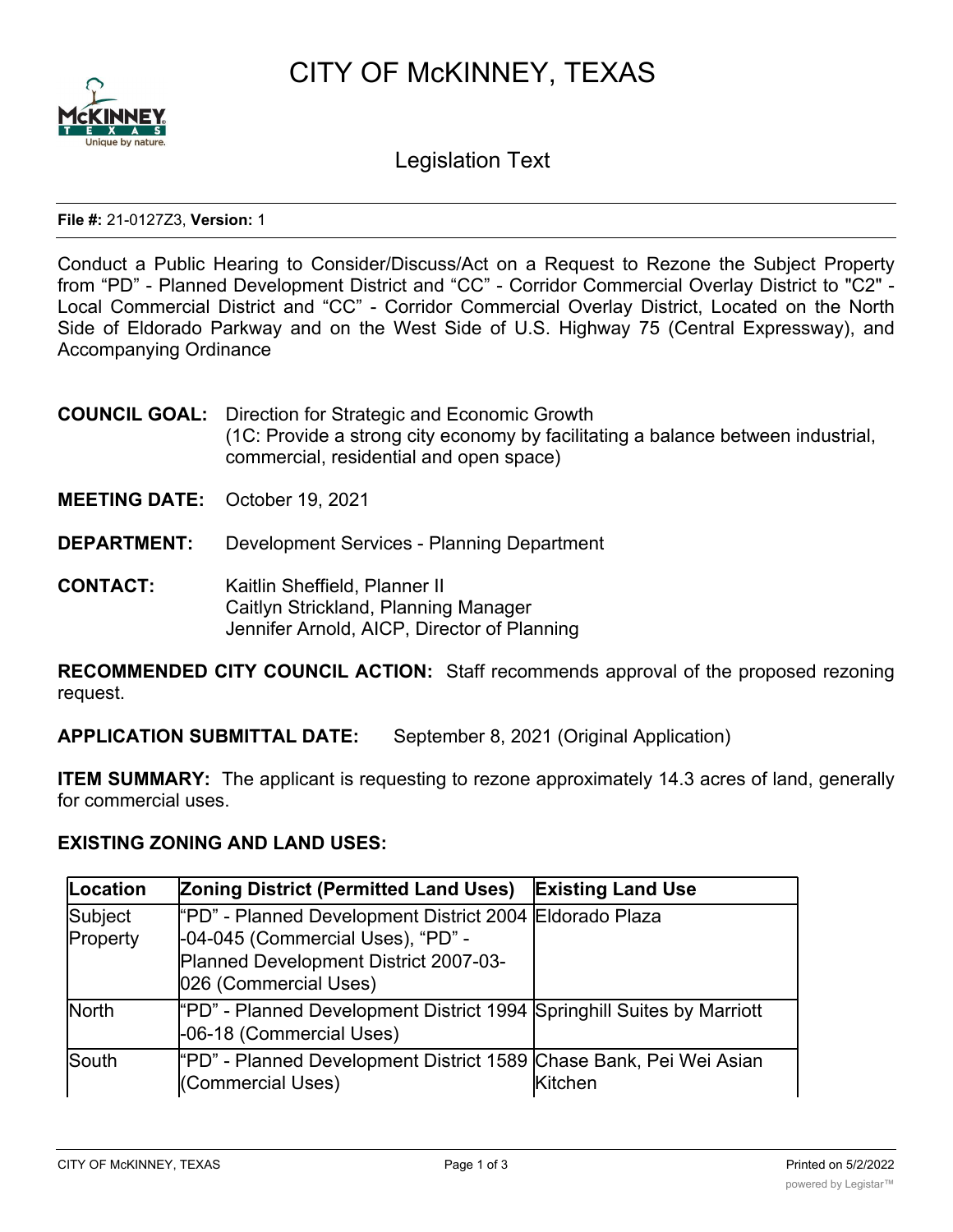$\overline{\phantom{a}}$  (Commercial Uses)  $\overline{\phantom{a}}$ 

| East        | "PD" - Planned Development District 1353 Discount Tire, Noodle Wave,<br>(Commercial Uses)    | Mattress Firm, Texas Army<br>National Guard Recruiting,<br>Enterprise Rent-A-Car<br>American National Bank of<br><b>Texas, Super Shack</b> |
|-------------|----------------------------------------------------------------------------------------------|--------------------------------------------------------------------------------------------------------------------------------------------|
| <b>West</b> | "PD" - Planned Development District 1998 Hidden Forest Addition<br>-11-62 (Residential Uses) |                                                                                                                                            |

**PROPOSED ZONING:** The applicant is requesting to rezone the subject property from "PD" - Planned Development District to "C2" - Local Commercial District. Although the site is currently zoned for commercial uses under an existing PD - Planned Development District, the applicant has indicated a desire to rezone to a base zoning district of the City; "C2" - Local Commercial District. The current zoning on a portion of the subject property limits specific buildings on site to retail or office uses and does not permit a mix of those use types within the same building. The applicant has indicated that they have a prospective tenant for a vacant suite and has submitted this zoning request as a result to allow for an office use to be located in a building currently designated as retail.

Kitchen

Given the site's location along U.S. Highway 75 and the vision established for this area as part of the ONE McKinney 2040 Comprehensive Plan (discussed in more detail below), Staff is of the professional opinion that the rezoning request is appropriate and will help to continue to develop this portion of the highway with a list of modernized commercial uses. As such, Staff recommends approval of the proposed rezoning request.

**CONFORMANCE TO THE ONE MCKINNEY 2040 COMPREHENSIVE PLAN:** A key aspect of the ONE McKinney 2040 Comprehensive Plan is to provide direction related to desired development patterns in the city and to inform decisions related to the timing and phasing of future infrastructure investments. To assist in guiding these decisions, the plan includes a set of Guiding Principles that provide overall guidance and a Preferred Scenario and Land Use Diagram that illustrates the desired development patterns in the city. The Preferred Scenario and Land Use Diagram are built upon a series of distinctive districts, each with a specific purpose, focus and market. Each district consists of a mix of placetypes that identify the predominate land uses and desired pattern of development for the district.

· Guiding Principles:

The proposed rezoning request is generally in conformance with the Guiding Principle of "Diversity (Supporting our Economy and People)" established by the Comprehensive Plan. In particular, the proposed request has the potential to provide "diverse economic engines… broaden the tax base, and make the City's economy more adaptable and resilient".

· Preferred Scenario and Land Use Diagram Characteristics:

Per the Preferred Scenario and Land Use Diagram, the subject property is located in the Established Community District and is designated as the Commercial Center placetype.

Commercial Center is characterized by big box stores or multi-tenant commercial uses. They are typically located at high volume intersections and along both sides of a highway or arterial.